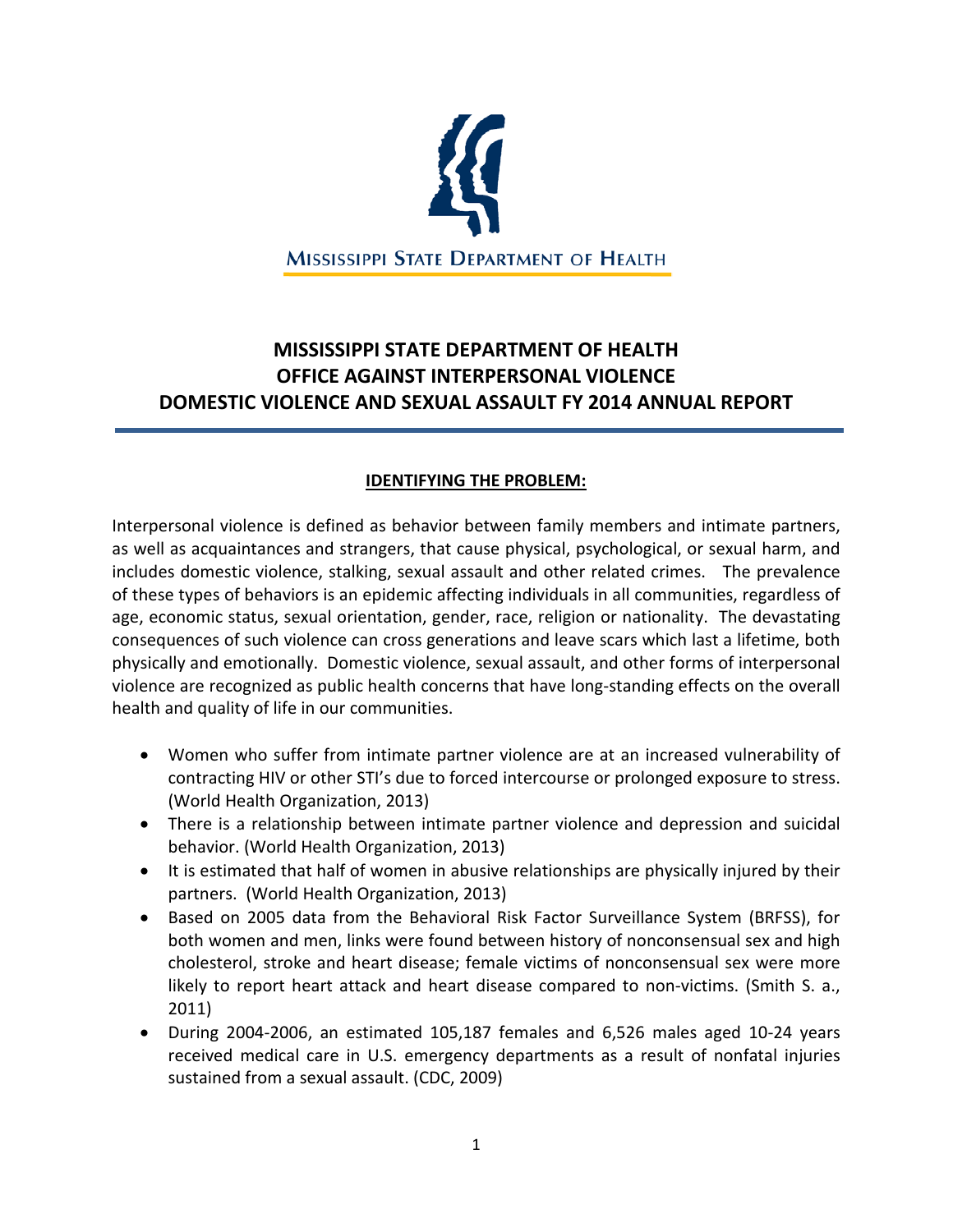Domestic violence, sexual assault and other forms of intimate partner violence also have a toll on the economy and the ability of its victims to obtain and retain employment.

- Victims of intimate partner violence lose a total of 8.0 million days of paid work each year. (Rothman, 2007)
- The cost of intimate partner violence exceeds \$8.3 billion per year. (Rothman, 2007)
- Between 21-60% of victims of intimate partner violence lose their jobs due to reasons stemming from the abuse. (Rothman, 2007)

The following statistics illustrate the magnitude of the problem of domestic violence and sexual assault on a national level:

- Nearly 20 people per minute are victims of physical violence by an intimate partner in the United States. During one year, this equates to more than 10 million women and men. (Black, 2011)
- 1 in 3 women and 1 in 4 men have experienced [some form of] physical violence by an intimate partner within their lifetime. (Black, 2011)
- 1 in 5 women and 1 in 7 men have experienced severe physical violence by an intimate partner in their lifetime. (Black, 2011)
- 1 in 7 women and 1 in 18 men have experienced stalking victimization during their lifetime in which they felt very fearful or believed that they or someone close to them would be harmed or killed. (Black, 2011)
- Intimate partner violence is most common among women between the ages of 18-24. (Truman, 2014)
- Intimate partner violence accounts for 15% of all violent crime. (Truman, 2014)
- 1 in 5 women and 1 in 59 men in the United States have experienced rape in her/his lifetime. (Black, 2011)
- 9.4% of women in the United States have been raped by an intimate partner in her lifetime. (Black, 2011)
- 19.3 million women and 5.1 million men in the United States have experienced stalking in their lifetime. 66.2% of these female stalking victims reported stalking by a current or former intimate partner. (Black, 2011)
- 20% of victims involved in intimate partner homicides were not the intimate partners themselves, but family members, friends, neighbors, persons who intervened, law enforcement responders, or bystanders (Smith S. F., 2014)
- 72% of all murder-suicides involve an intimate partner and 94% of the victims of these murder suicides are female. (Violence Policy Center, 2012)
- Nearly 1 in 5 (18.3%) women and 1 in 71 men (1.4%) reported experiencing rape at some time in their lives. (Black, 2011)
- Approximately 1 in 20 women and men (5.6% and 5.3%, respectively) experienced sexual violence other than rape, such as being made to penetrate someone else, sexual coercion, unwanted sexual contact, or non-contact unwanted sexual experiences. (Black, 2011)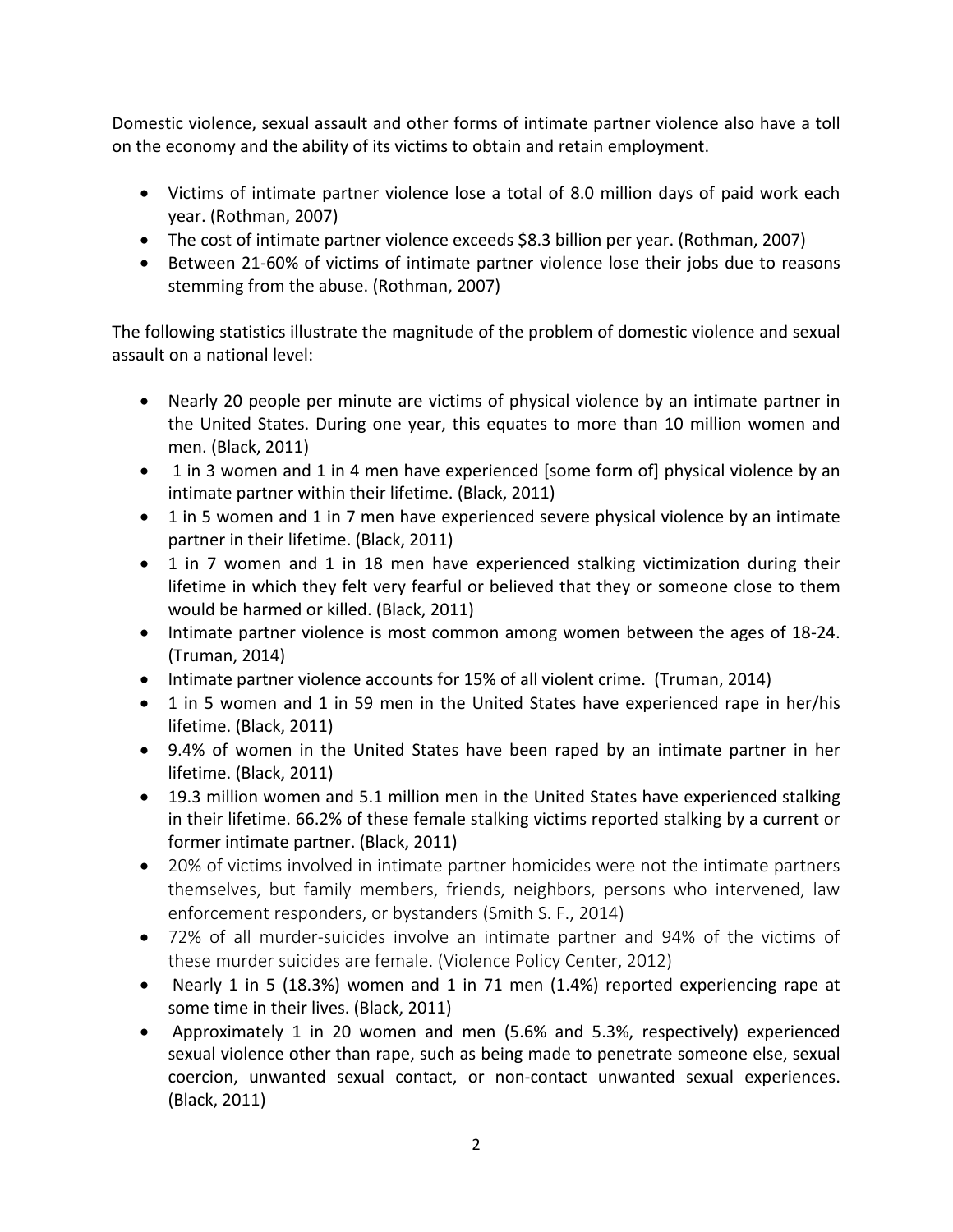- 13% of women and 6% of men reported they experienced sexual coercion at some time in their lives. (Black, 2011)
- 37.4% of female rape victims were first raped between ages 18-24. (Black, 2011)
- 42.2% of female rape victims were first raped before age 18. (Black, 2011)
- 29.9% of female rape victims were first raped between the ages of 11-17. (Black, 2011)
- 12.3% female rape victims and 27.8% of male rape victims were first raped when they were age 10 or younger. (Black, 2011)

# **SERVICES:**

With regard to services provided to victims of domestic violence, on September 17, 2013, 1,649 out of 1,905 (87%), of identified local domestic violence programs in the United States and territories participated in the 2013 National Census of Domestic Violence Services, sponsored by the National Network to End Domestic Violence. The following figures represent the information reported by these 1,649 participating programs across the nation about services provided during the 24-hour survey period:

- **66,581 Victims Served in One Day .** 36,348 domestic violence victims (19,431 children and 16,917 adults) found refuge in emergency shelters or transitional housing provided by local domestic violence programs. 30,233 adults and children received nonresidential assistance and services, including counseling, legal advocacy, and children's support groups.
- **20,267 Hotline Calls Answered.** Domestic violence hotlines are a lifeline for victims in danger, providing support, information, safety planning, and resources. In the 24-hour survey period, local and state hotlines answered 20,267 calls and the National Domestic Violence Hotline answered 550 calls, averaging more than 14 hotline calls every minute.
- **23,389 Educated in Prevention and Education Trainings.** On the survey day, 23,389 individuals in communities across the United States attended 1,413 training sessions provided by local domestic violence programs, gaining much needed information on domestic violence prevention and early intervention.

Although the foregoing figures represent national trends, Mississippi has not escaped the incidence of intimate partner violence. During FY 2014, in Mississippi:

- Law enforcement officers responded to 10,241 calls related to domestic violence. 603 of those calls involved victims under the age of eighteen (18).
- Courts issued 2,732 domestic abuse protection orders, and 77 of those involved victims under the age of 18.

Although Mississippi's shelters participated in the national survey reference above, state numbers are not collected as a "snapshot," but are instead compiled over a period of time. For FY 2014, Mississippi's domestic violence shelters and sexual assault crisis centers reported the following numbers: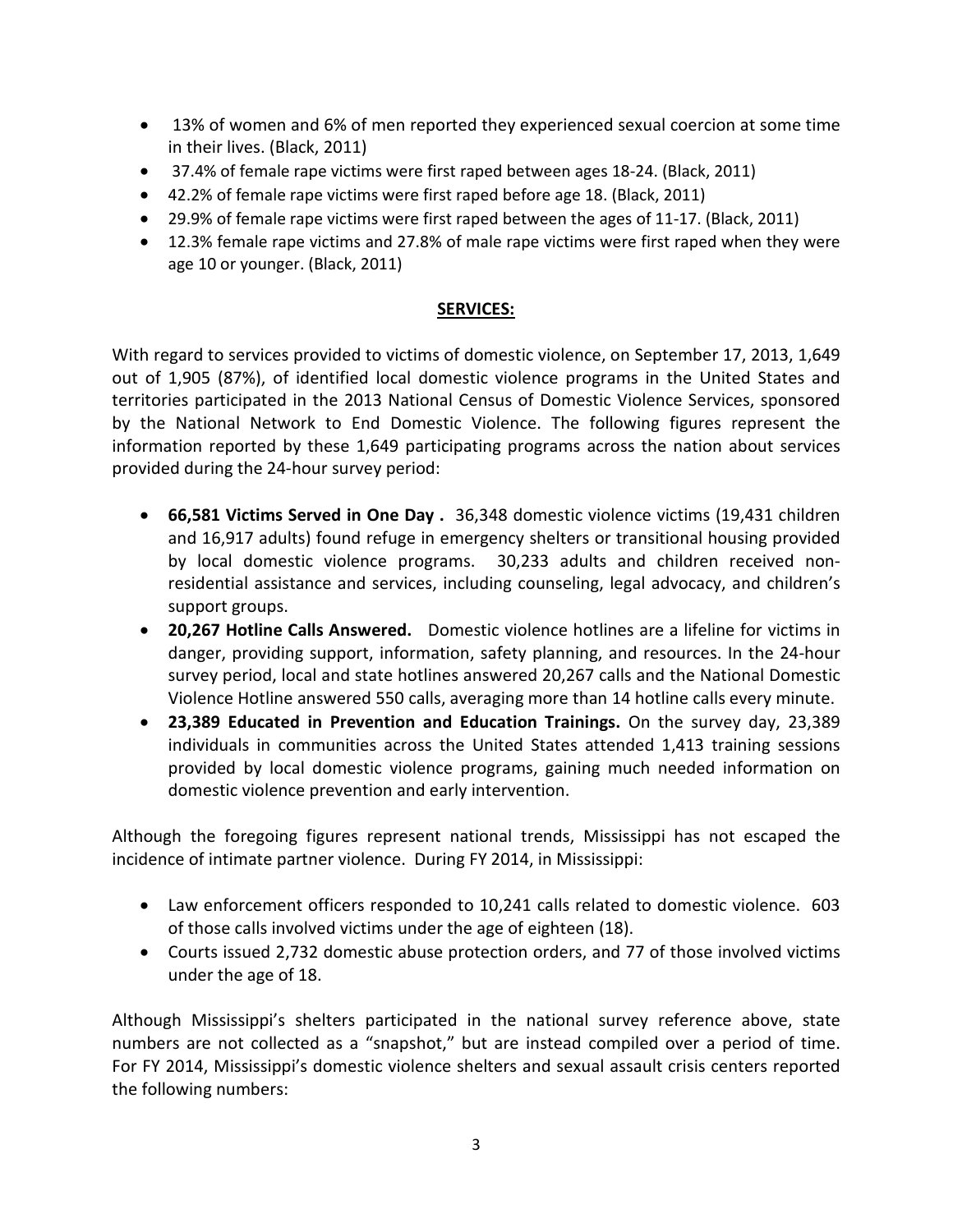Domestic Violence Programs:

- Domestic violence shelters provided temporary housing and safety to 2,020 women, men and children, and non-residential services to another 1,442 women, men and children.
- Domestic violence programs received a total of 44,275 calls for emergency assistance or referrals.
- 54% of women provided shelter were between the ages of 25 and 40, 24% were between the ages of 41 and 59, and 20% were 18-24.
- 33% of the children provided shelter were between the ages of 3 and 6 years old, 31% were between the ages of 7 and 13, and 28% were two and younger.
- Of the women provided shelter, 46% identified as white, 49% identified as black or African-American, and 3% identified as Hispanic.
- The vast majority of women 61% who were provided shelter reported an annual family income of less than \$5,000. Only 5% reported a family income of greater than \$30,000.
- 70% of women reported physical and psychological abuse; 16% reported psychological abuse only, and 13% reported sexual abuse.
- 32% of victims reported that their abuser was their spouse, and 52% reported their abuser was an intimate partner.
- Women reported the following regarding their educational levels:
	- $\circ$  6<sup>th</sup> 12<sup>th</sup> grade: 27%
	- o High school graduate: 24%
	- o GED: 12%
	- o 1-4 years college/technical: 25%
	- o College graduate: 8%
- 76% of women provided shelter reported that they were unemployed.
- 25% of women provided shelter reported having some kind of disability (physical, developmental, psychological or some combination thereof).

Sexual Assault Crisis Centers:

- Sexual assault crisis centers provided assistance to 410 adult sexual assault victims (35 males and 375 females) and 419 children (93 males and 326 females). Services were also provided to 241 female adult survivors of child sexual abuse and 3 male survivors of child sexual abuse. Crisis centers received 11,842 calls to their crisis lines.
- Of all new victims served by rape crisis centers, only 10% reported being sexually assaulted by a stranger, while 47% reported sexual assault by an acquaintance. 39% reported rape as a result of incest, and 4% reported marital rape.
- Of the children provided services by the sexual assault crisis centers, 25% were aged  $0 -$ 6, 32% were aged 7 – 12, and 44% were aged 13-17.

The nature of non-residential services provided by programs varies, but generally includes: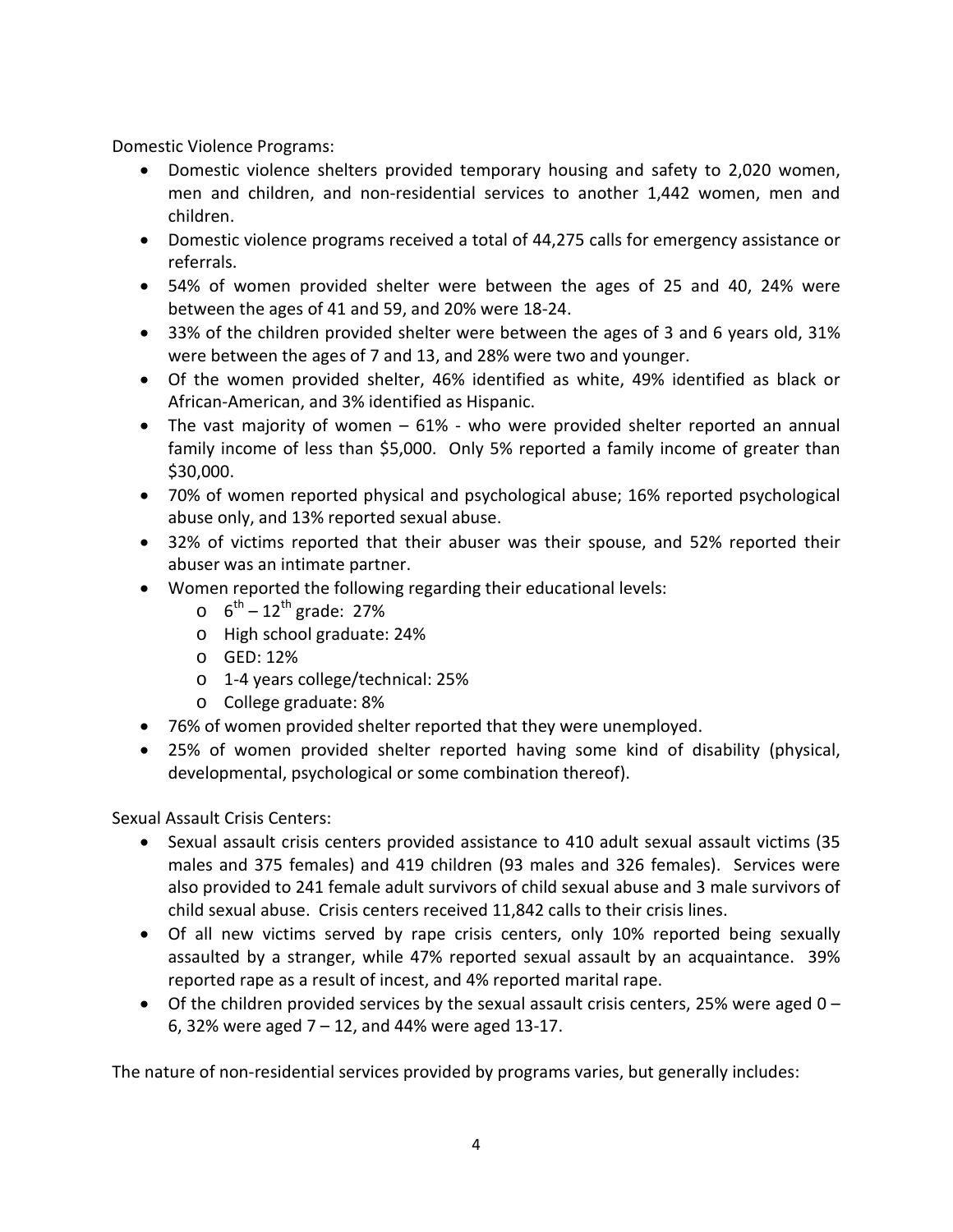- provision of clothing and personal hygiene items,
- transportation to court, doctor appointments, hospitals, job interviews
- accompaniment to court for civil and criminal proceedings
- accompaniment to hospital or clinic for forensic exams
- legal advocacy through legal clinics
- individual and group counseling
- life skills training (parenting classes, financial planning, job skills)
- childcare,
- transitional housing as client become more independent and can move out of the shelter environment, and
- referrals for medical care, mental health care, employment opportunities, housing, job skills, victim compensation, etc.

As can be seen, many of the services provided by Mississippi's domestic violence shelters and sexual assault crisis centers are geared towards not only helping a victim through the immediate trauma and aftermath of the violence, but also towards helping that victim become a survivor by empowering them to live free from violence. Though the provision of basic human needs (food, shelter, and clothing) is something immediate and vital, it is widely recognized that for the long-term well-being of a crime victim, other supportive services are equally important. Our state's victim service providers seek to provide both, with limited funds.

All programs also provide educational and awareness programs in their communities. These programs can be geared towards our youth, to provide them with the tools to develop healthy relationships (and recognize unhealthy relationships) and general public, but also to professionals such as law enforcement officers, court personnel and medical personnel who are called upon to respond to victims. During FY 2014, Mississippi's domestic violence programs provided 971 programs targeting adults/general population, reaching 70,721 people, and 747 programs targeting youth, reaching 28,620 children. Mississippi's rape crisis centers, during the same period, conducted 305 community education sessions (18,926 participants), 41 law enforcement trainings (892 participants) and 537 youth education sessions (19,626 participants).

Programs around the state are also providing services for the perpetrators of interpersonal violence. Programs known as "batterer intervention" or "batterer programs" are designed to prevent perpetrators from repeating their violent behaviors. These programs attack the underlying belief systems held by many abusers (whether conscious or not) that support power and control in a relationship, and differ in both focus and effectiveness than "anger management" programs, which are ineffective in addressing controlling and abusive behavior. Most perpetrators are ordered by a court to attend such programs, as a condition of passing the case to the file or non-adjudicating the case. A total of 660 men and 165 women participated in such programs during FY 2014. Qualified batterer programs are not available in all parts of the state, nor is there any official state recognition of the minimum standards or of a standardized approved curriculum. This leads to inconsistencies in the content, length, training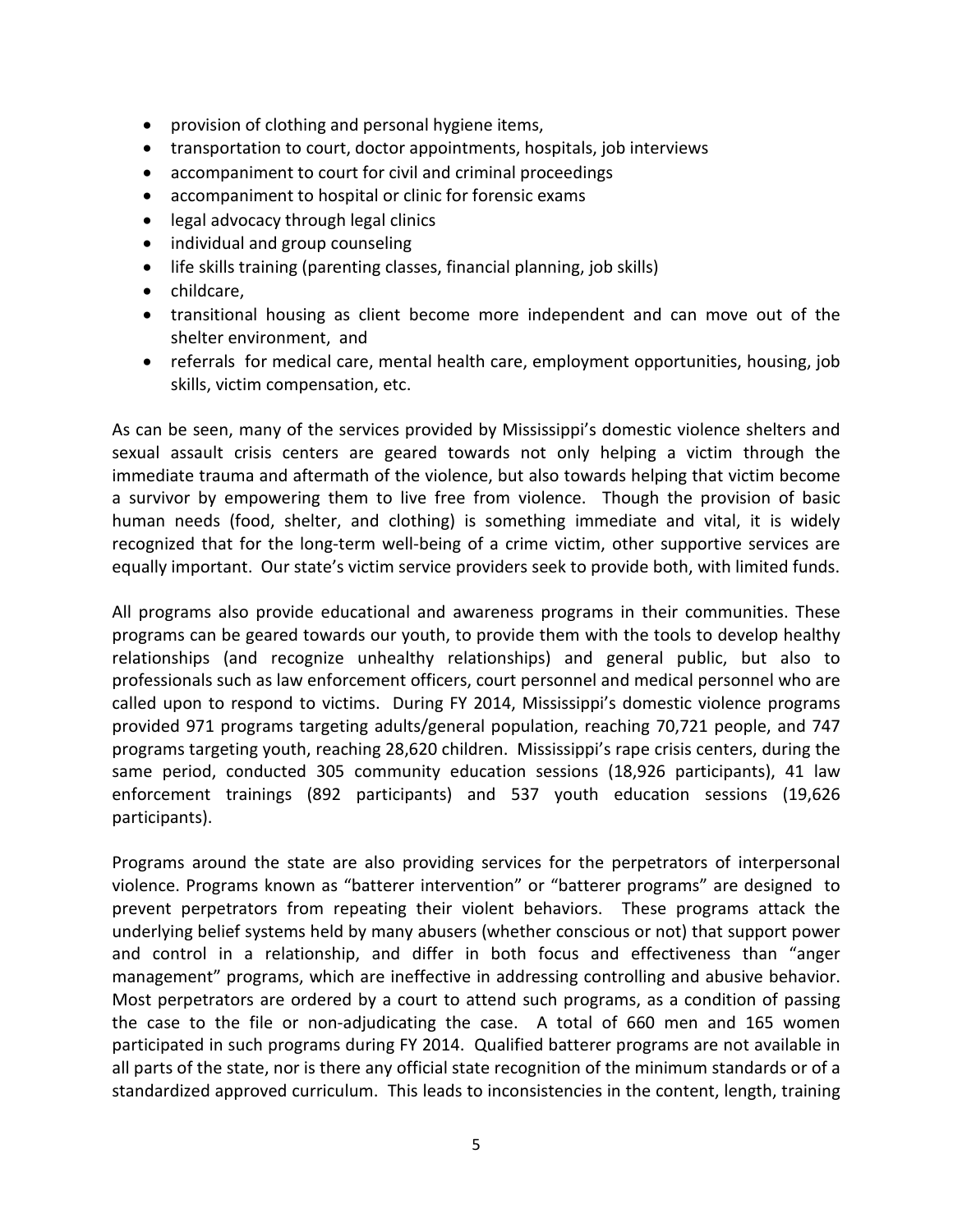and overall effectiveness of these programs, as well as complicates efforts to measure the success of these programs.

Unfortunately, victim service organizations are not always able to meet the needs of their communities. In the 2013 National Census of Domestic Violence Services, it was reported that victims made more than 9,000 requests for services, including emergency shelter, transitional housing, and non-residential services, that could not be provided because programs did not have the resources to provide these services. The most frequently requested non-residential services that could not be provided were housing advocacy, legal representation, and financial assistance. When a program or shelter cannot meet the needs of a victim, there can be serious repercussions. When this information could be obtained, programs reported that due to the unavailability of services, 60% of victims returned to the abuser, 27% became homeless, and 11% ended up living in their cars. Programs reported they were unable to provide the services for various reasons: 27% reported reduced government funding; 20% reported not enough staff; 12% reported cuts from private funding sources; 10% reported reduced individual donations. Across the United States 1,696 staff positions were eliminated in the past year. Most of these positions were direct service providers, such as shelter staff or legal advocates. This means that there were fewer advocates to answer calls for help or provide needed services.

### **FUNDING:**

The Mississippi State Department of Health, through the Office Against Interpersonal Violence, administers several different funding sources for domestic violence and sexual assault service providers in the State of Mississippi. The sole source of state funding for domestic violence programs is the Victims of Domestic Violence Fund, established by Miss. Code Section 93-21- 117. According to Miss. Code Section 93-21-117, money from various sources are deposited into this fund: \$10 assessment collected from individuals posting bond (unless exempted) pursuant to Section 89-38-31; \$14 of fees collected for each marriage license issued pursuant to Section 25-7-13; and \$.49 collected as an assessment from individuals charged with certain crimes, as provided for by Section 99-19-73. There is no similar source of state funding for sexual assault crisis centers provided for by state law. The remainder of the funds administered by the State Department of Health for the benefit of domestic violence and sexual assault service providers is derived from federal grants made available through the US Department of Health and Human Services (Family Violence Prevention and Services program) and the Centers for Disease Control (Rape Prevention and Education Preventive Health Block Grant programs). During state FY 2014, the MSDH administered a total of approximately \$2,143,304 (estimated due to inconsistencies between federal fiscal year, state fiscal year, and individual grant project periods). Of this funding, the vast majority - \$1,752,304 - was dedicated to support domestic violence shelters and supportive services, and local sexual assault crisis centers, with the remainder held by the MS State Department of Health for administrative needs and to support staff.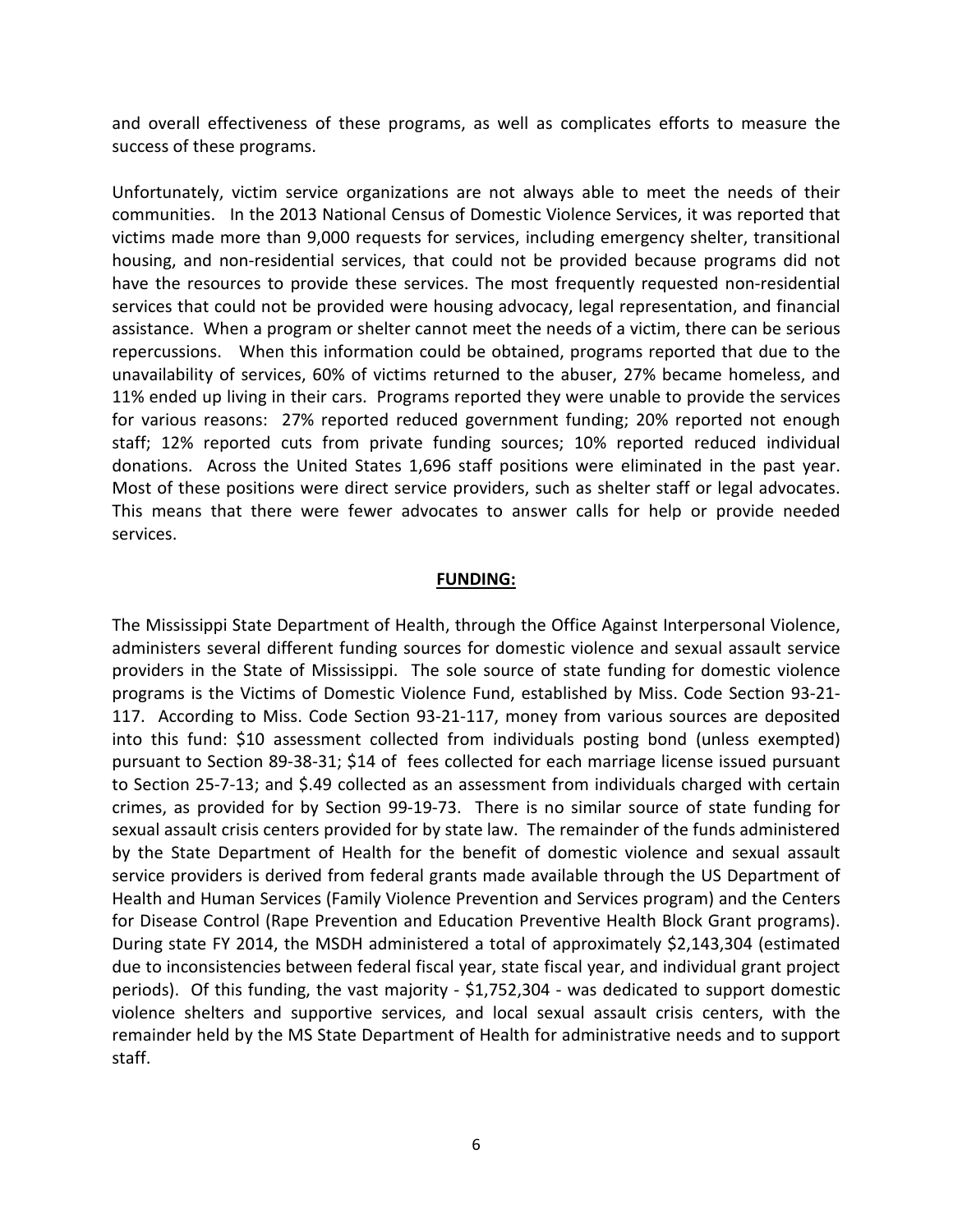All of the organizations supported through the various funds provide their services at no charge<sup>[1](#page-6-0)</sup>. These organizations and the valuable services they provide are maintained solely through the grants that they receive through MSDH and other sources and local contributions from municipalities, counties and individuals.

## **Domestic Violence**:

 $\overline{\phantom{a}}$ 

Victims of Domestic Violence Fund: Eligibility to receive funding through the Victims of Domestic Violence Fund is limited to qualified domestic violence shelter programs around the state. Programs must meet certain minimum requirements: provision of temporary emergency shelter for victims and dependents; provide a twenty-four/seven (24/7) crisis line; offer individual and group counseling; and have in place mechanisms for referrals to other community services such as medical, legal, job training, and housing, etc. During FY 2014, grants from the Victims of Domestic Violence Fund were provided to thirteen (13) residential domestic violence shelters meeting these minimum requirements. The funded organizations were: Adrienne's House (Pascagoula), Angel Wings Outreach Center (Mendenhall), Care Lodge (Meridian), Catholic Charities Shelter for Battered Families (Jackson), Catholic Charities Guardian Shelter (Natchez), the Center for Violence Prevention (Pearl), Domestic Abuse Family Shelter (Laurel), Haven House (Vicksburg), House of Grace (Southaven), Gulf Coast Women's Center for Nonviolence (Biloxi), Our House (Greenville), Safe Haven (Columbus), and S.A.F.E. (Tupelo). Each program was provided with \$50,000, for a total of \$700,000.  $^2$  $^2$  The process for awarding funding is by sub-grant, for which eligible organizations submit proposals detailing the activities for which funds will be utilized. During FY 2014, shelters used funding provided by the DV Fund to support necessary staff, including shelter aides, food service workers, court advocates, case workers, and counselors, to support the day-to-day operational expenses of a residential facility, including telephone, electric service, groceries and other supplies, and maintenance.

Family Violence Prevention and Services Fund: The Family Violence Prevention and Services program (FVPSA), administered through the US Department of Health and Human Services, Administration for Children and Families, has a similar purpose, but unlike the Victims of Domestic Violence fund, organizations only providing non-residential services are also eligible to receive funding. FVPSA funds are made available to each state to support shelter and related supportive services for victims of domestic violence, family violence and dating violence, and their dependents. FVPSA funding is also used to support prevention efforts geared towards stopping family violence before it occurs. During Federal FY 2014 (10/1/2013 through 9/30/2014), MSDH funded fourteen (14) residential domestic violence shelters and three (3) non-residential programs through the Family Violence Prevention and Services program. The funded organizations included all those funded from the DV fund, in addition to the three nonresidential programs: Adrienne's House, Angel Wings Outreach Center, Care Lodge, Catholic

<span id="page-6-0"></span> $1$  An exception to this rule is batterer programs. Batterer programs are financially supported, at least partially, by fees paid to the program by the participant (perpetrator).

<span id="page-6-1"></span><sup>&</sup>lt;sup>2</sup> During FY 2014, it was discovered that \$1.6 million was unexpended in this fund and during FY 2015, OAIV and MSDH have taken steps to more accurately account for and distribute these funds to the programs they are intended to support.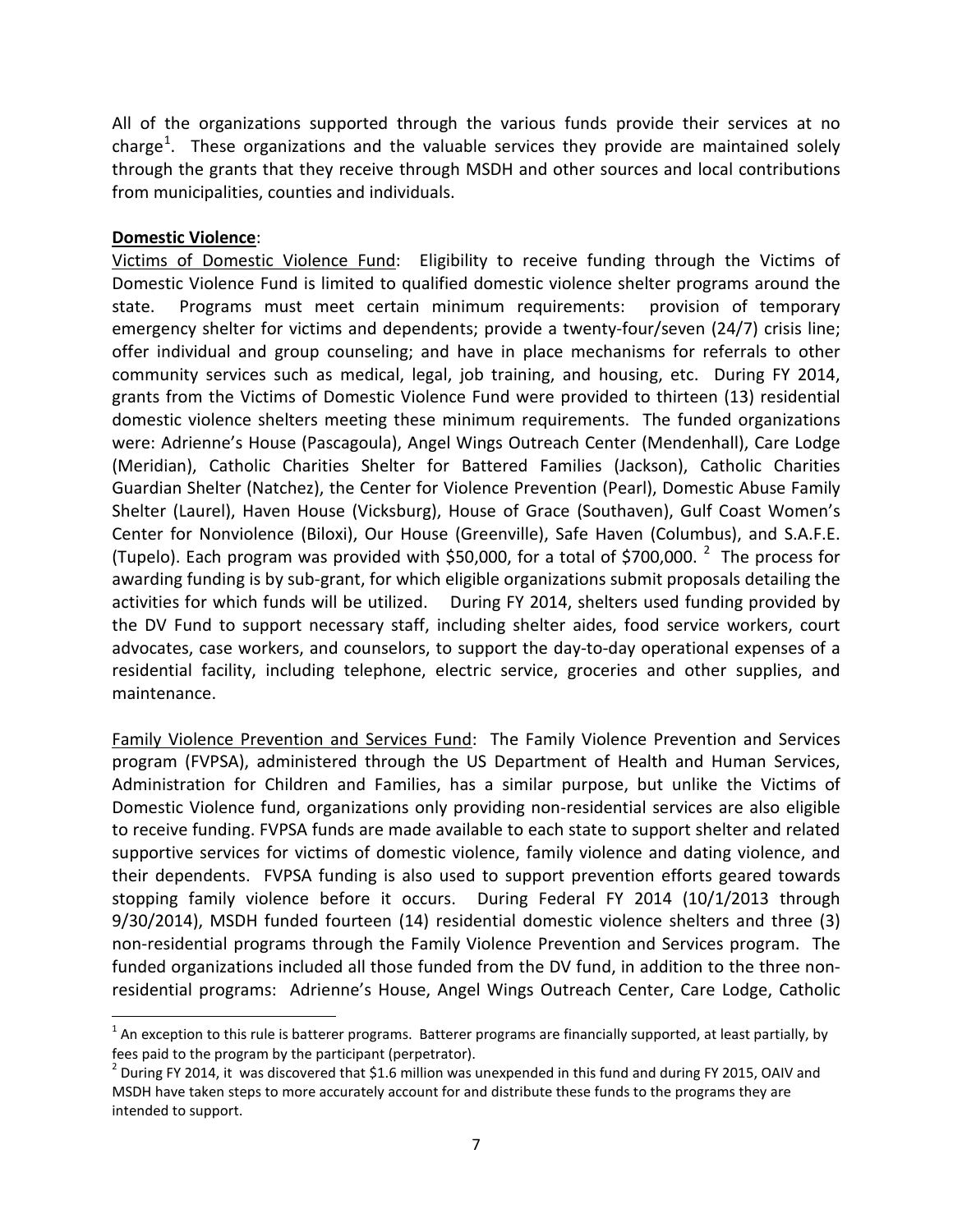Charities Shelter for Battered Families, Catholic Charities Guardian Shelter, the Center for Violence Prevention, Domestic Abuse Family Shelter, Exchange Club of Vicksburg (Child and Parent Center), Family Crisis Services of Northwest Mississippi (Oxford), Haven House, House of Grace, Gulf Coast Women's Center for Nonviolence, the Mississippi Coalition Against Domestic Violence (statewide), Our House, Safe Haven, S.A.F.E., Inc., and Southwest Mississippi Christian Outreach Services (WINGS) (McComb). The process for awarding funding is by sub-grant, for which eligible organizations submit proposals detailing the activities for which funds will be utilized. A formula was utilized to determine the level of funding to each program, based upon geographic location and primacy. Primary shelters in a region (those shelters having been in existence the longest) each received approximately \$79,500. Two regions support multiple programs. In the Jackson metro areas, in addition to the primary shelter, a second, third and fourth shelter were supported, with a lesser level of funding. On the Gulf Coast, in addition to the primary shelter, a second shelter has been established and funded. During FY 2014, residential programs used funding provided by FVPSA to support necessary staff, including shelter aides, food service workers, court advocates, case workers, and counselors, to support the day-to-day operational expenses of a residential facility, including telephone, electric service, groceries and other supplies, and maintenance. Several programs also supported legal clinics with FVPSA funding. Non-residential services such as community outreach, education, parenting classes, and counseling were provided to victims around the state.

### **Sexual Assault**

As mentioned above, there are no state funds, fees, or assessments directly allocated to support rape crisis centers in Mississippi. Through MSDH, these organizations receive important funding to assist them in their mission, but far from enough to successfully support a program without other sources.

Rape Prevention and Education (RPE) Fund. The Centers for Disease Control administers the Rape Prevention and Education program, which supports primary prevention efforts focused on stopping sexual violence before it occurs. In Mississippi, this federal program is administered through MSDH. Nine (9) organizations received funding during FY 2014 under this program: Catholic Charities Rape Crisis Center (Jackson), Catholic Charities Guardian Rape Crisis Center Natchez), Family Crisis Services of Northwest Mississippi (Oxford), Gulf Coast Women's Center for Nonviolence (Biloxi), the Mississippi Coalition Against Sexual Assault (statewide), Our House, Safe Haven, S.A.F.E., Inc., the Shafer Center (Hattiesburg), and Wesley House (Meridian). The funding made available to Mississippi by CDC is limited, and as such, the amounts available for disbursement to rape crisis centers are small. For FY 2014, the amount available to local programs was approximately \$25,000. The focus of the CDC funds is on prevention efforts and these funds cannot be utilized to support programs that respond to persons already victimized (advocacy, hospital accompaniment, court accompaniment, etc.). The process for awarding funding is by sub-grant, for which eligible organizations submit proposals detailing the activities for which funds will be utilized. Applications are reviewed for accuracy and compliance. Equal funding is provided to all rape crisis programs.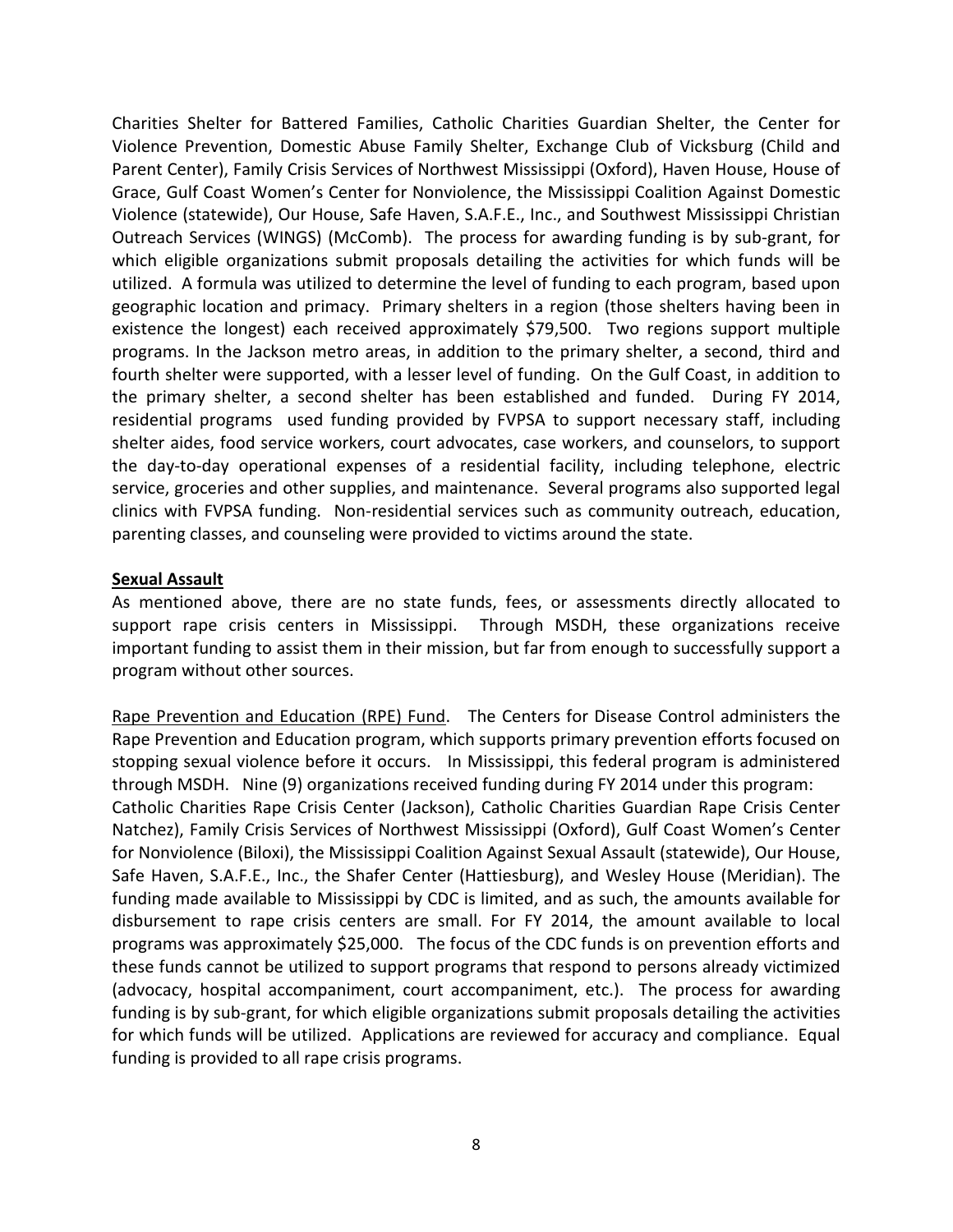Preventive Health and Health Services Block Grant. The MSDH also administers certain funds made available for the purpose of prevention and services through the Preventive Health and Health Services Block Grant. A portion of these funds are designated to support sexual assault prevention. Approximately \$66,000 was made available to Mississippi, to be divided between programs for the purpose of enhancing prevention efforts.

# **OAIV ACTIVITIES AND INITIATIVES:**

In the initial six (6) months since the creation of the Office Against Interpersonal Violence within the Mississippi State Department of Health, we have begun to address many of the issues which were set forth in the Governor's Domestic Violence Task Force and subsequent legislation (HB 1030, 2014 Regular Session). The appointment of an Advisory Board was the first action. The following Advisory Board members, representing various disciplines with preference to former Task Force members were named: Ken Winter (serving as business community representative and former task force member): Trey Bobinger (serving as an attorney with lobbing experience and a former task force member); Dr. Jimmy Porter (serving as a member of the faith community and a former task force member); Dr. Patricia Davis (serving as the licensed counselor or social worker); Dr. Joseph Blackston (serving as a medical professional with forensic experience); and Sarah Reynolds (serving as a survivor of interpersonal violence and a former task force member). The Advisory Board held its first meeting on July 21, 2014. The Advisory Board was tasked with appointing a Steering Committee to guide in its deliberations, creation of policies/procedures and certification standards. Named to the Steering Committee were: Levette Kelly Johnson (Director of the Sexual Assault Coalition), Wendy Mahoney (director of the Domestic Violence Coalition), Sandra Morrison, Sandy Middleton, Patricia Davenport, Leslie Payne and Kimberly Newell, as directors of service organizations funded through MSDH, and Paula Broome (Attorney General's Office representative). OAIV also retained staff necessary to perform its functions: Heather Wagner, as Director, who is under contract from the Mississippi Attorney General's Office and was a former member of the DV Task Force as well; Christy Ainsworth, LCMSW, as Deputy Director, and Ann Smith as project officer.

The OAIV is currently in the process of developing administrative rules governing the operation of the office and the administration of funds. Members of the Advisory Board and Steering Committee will play integral roles in the development of these policies, to ensure that consideration is given to all concerns. Since July 1, 2014, several grant awards have been made to various programs and as FY 2015 progresses, OAIV will be in a better position to assess the effectiveness of funded programs. OAIV is dedicated to facilitating and streamlining funding, but also to ensuring the funds are being awarded and expended in meaningful ways. Program evaluations, site visits and other mechanisms will assist OAIV in this process and in the future, the information we gather will guide the activities and decisions of OAIV.

In addition to administering funding, priority areas of OAIV are to develop certification standards for funded programs and to develop a standardized reporting system for funded programs. Certification standards will be minimum standards to which all funding through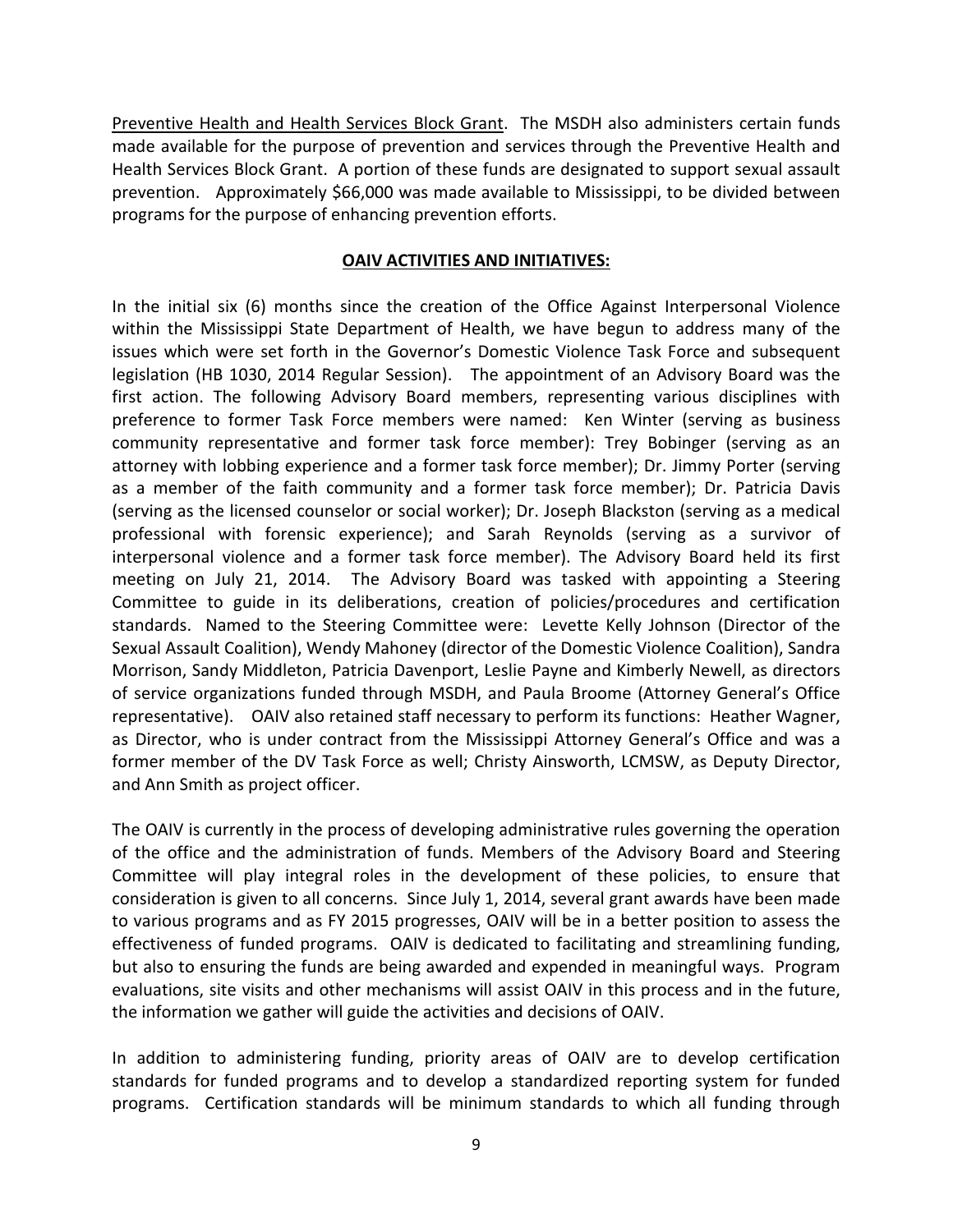OAIV will be tied. Standards will cover issues related to quality of services, minimum educational and/or training for staff, and other matters that will impact the ability of a program to delivery services effectively. To this end, OAIV staff has been gathering information from our state coalitions, but also from other states and will be presenting our recommendations to the Steering Committee for review before final presentation to the Advisory Board for adoption. The standardized reporting system will be designed to not only lessen the burden on funded programs which currently spend untold hours of staff time entering information and creating multiple reports for various funders, but also to tailor the information entered and collected to allow OAIV to get a better picture of the trends, the needs of local communities, the types of victims being served, those who may be underserved, and to better gauge the activities of funded organizations. The result will be better data upon which OAIV may rely to make funding decisions, to create a state plan and to more effectively address the needs of victims in the State of Mississippi. Only with a comprehensive state plan will Mississippi, as a state, be able to thoroughly address the widespread and far-reaching societal impact of interpersonal violence. A state plan which addresses how the state will focus attention and limited resources to prevention efforts, education, prosecution, and provision of services is vital. A comprehensive plan must also identify the needs of the State: what are the needs of victims, what needs are not being met, whether there are geographic areas of the state where the needs of victims not being met, whether there are populations that are underserved and identifying those populations, and making a plan to address these needs. The provision of effective services to victims is paramount and resources are limited. Therefore, a state plan must also include a mechanism to measure the effectiveness of services or prevention efforts. The limited resources must be utilized judiciously and programs must be evaluated regularly to ensure that as a State, we support programs which are providing effective assistance for victims or effective prevention efforts.

### **RECOMMENDATIONS**:

OAIV makes the following recommendations to the Legislature for addressing the issues of interpersonal violence:

- State recognition of standards for batterer intervention programs. OAIV plans, as part of the creation of the certification standards described above, to define and develop standards specifically addressing such programs. State recognition of the validity of these standards and a requirement of courts to utilize only those programs meeting these standards is necessary to ensure consistent quality of these programs statewide.
- Consolidation of administration of funding for all victim services programs under one agency. This will better facilitate the creation of standards for programs, the method of evaluation of programs and the development of a state plan, and will lead to greater uniformity and consistency in funding decisions, determination of state priority areas and better and more efficient expenditure of limited resources.
- State support for victim service and prevention programs. As mentioned above, there is no direct state support for victim service providers. This is extremely short-sighted. It is well documented that the provision of services for victims is an essential part of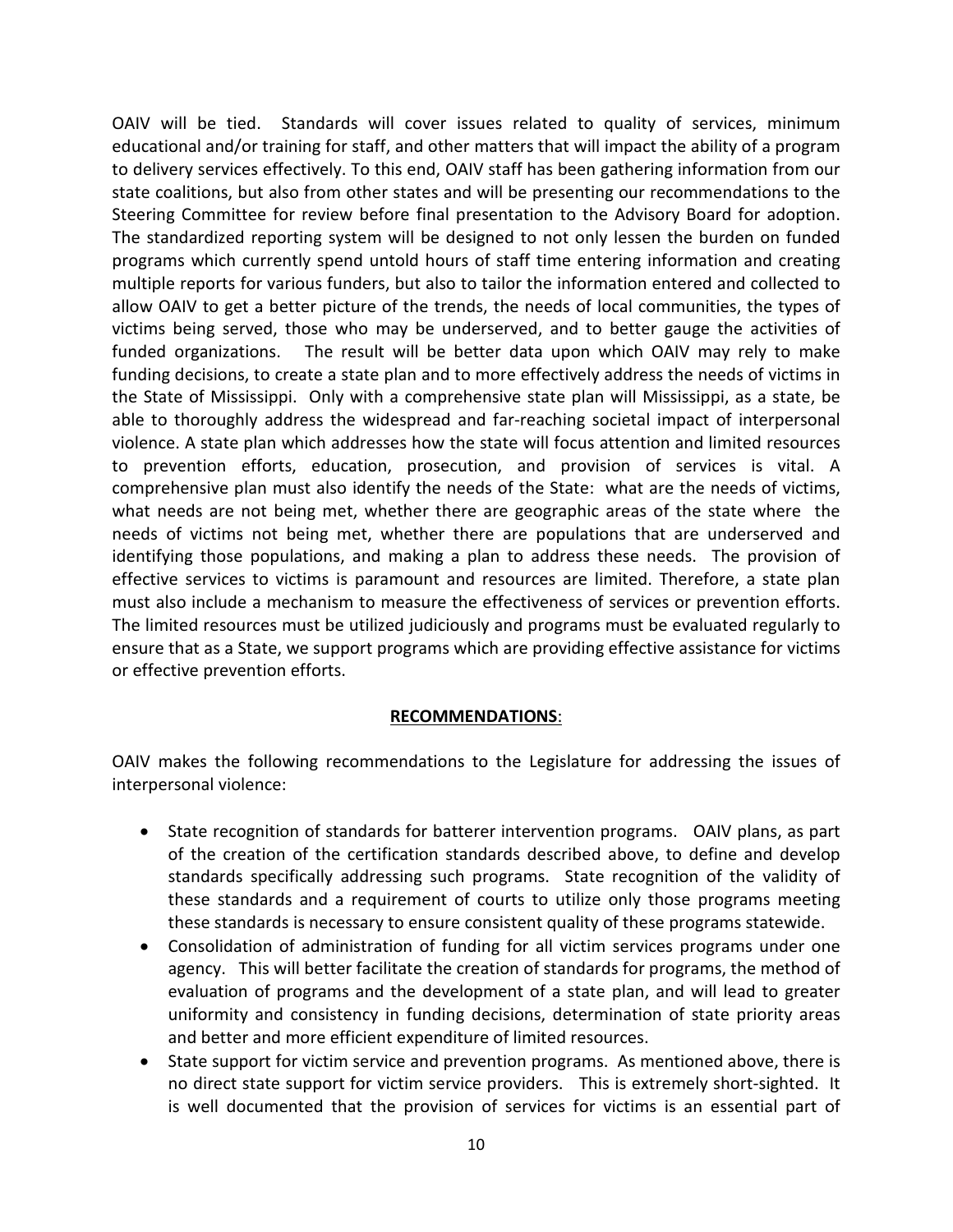recovery from trauma, and this recovery has bigger and broader impacts on the state as a whole:

- o a domestic violence victim who receives services and support and is able to move forward, not return to the abuser, learn skills and become a productive and contributing member of society is an asset to the State;
- $\circ$  a victim of sexual assault who receives support and advocacy to allow him/her to handle the trauma so that he/she is able to return to normal life is an asset to the State;
- o a victim of trafficking who receives assistance and is provided with resources and referrals, enabling them to become a survivor is as asset to the State;
- o a child who receives information on healthy relationships and how to recognize unhealthy, controlling behavior early on is at significantly less risk of becoming a perpetrator of abuse or victim of abuse, thus helping to end the intergenerational cycle of violence.
- o a perpetrator of domestic violence who is provided with skilled, qualified intervention which assists him/her to modify deeply held beliefs and behaviors, stands a significantly less likelihood of continuing abusive behavior than one who does not.

While all these factors may seem, at first blush, to be a benefit only to the victim, looking deeper it is obvious that the entire family, community and state will benefit. The following positive impacts will result from greater attention to prevention and services for victims of interpersonal violence: more individuals in the work force; fewer missed days of work and unproductiveness: fewer medical costs related to interpersonal violence; fewer instances of recidivism; cost savings in criminal justice system by reduction of the incidence of such violence; and overall well-being of Mississippi communities and citizens will be improved by making our homes safer places to live.

In Mississippi, we are fortunate to have some very effective laws related to criminalizing interpersonal violence. However, simply having criminal laws which penalize the offenders is not enough, as can be seen from the statistics which indicate these forms of violence continue to be prevalent in our state and nation. Services for victims and prevention efforts each play a vital role in helping to curb the occurrence of these crimes and must be available if we as a start and nation hope to begin to see a decline of interpersonal violence.